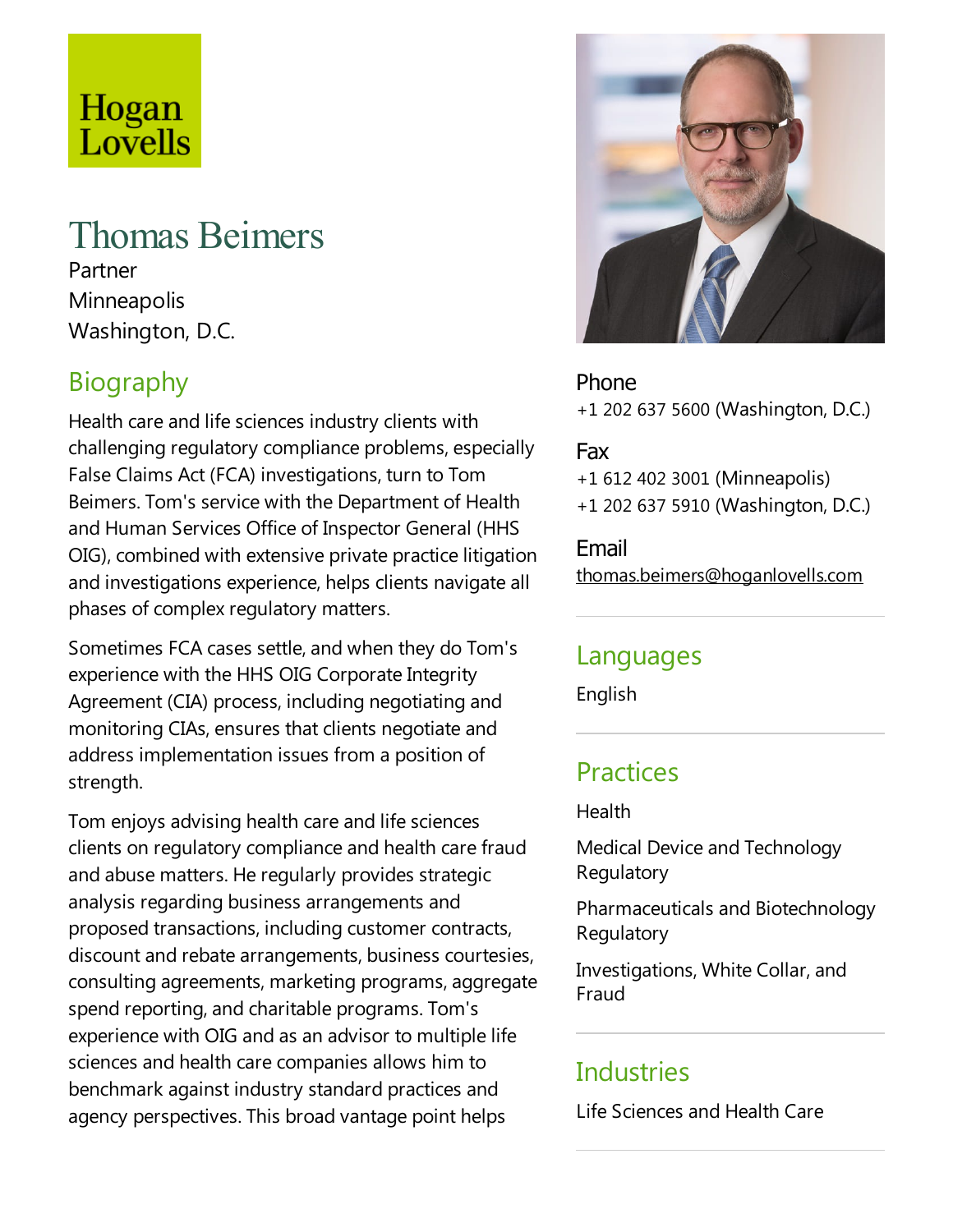ensure that clients are simultaneously able to meet legal requirements and engage in competitive business arrangements.

Tom had a distinguished career in government before joining his previous international law firm. He served as senior counsel for HHS OIG, where he helped resolve major FCA cases involving off-label marketing, drug pricing, Anti-Kickback Statute violations, and Medicaid and Medicare reimbursement, and served as a monitor for manufacturers operating under CIAs. He was also a Special Assistant U.S. Attorney, serving as a prosecutor for the Department of Justice's Medicare Fraud Strike Force in Detroit, Michigan. In that role, he oversaw all phases of investigations into violations of criminal health care fraud laws, including jury trials.

Tom is afrequent national speaker and author on topics related to health care fraud and abuse, white collar criminal defense, and compliance matters.

## Representative experience

Acts as lead defense counsel on False Claims Act matters involving allegations of Anti-Kickback Statute violations in medical device industry.

Routinely handles internal investigations involving matters such as off-label promotion, drug pricing, and Medicare and Medicaid reimbursement issues.

Served as interim compliance officer for global medical device manufacturer.

Has assisted clients with implementation of aggregate spend reporting required under CMS Open Payments Law (Physician Payments Sunshine Act).

Served as OIG monitor for several pharmaceutical industry Corporate Integrity Agreements.

Former prosecutor with joint DOJ/HHS Medicare Fraud Strike Force.

## Awards and rankings

Healthcare: Health Insurers, Legal 500 US, 2017

## Areas of focus

False Claims Act and Qui Tam

## Education and admissions

## Education

J.D., University of Minnesota Law School, magna cum laude, 1998

B.A., Macalester College, Phi Beta Kappa, 1991

#### Bar admissions and qualifications

Minnesota

District of Columbia

## Court admissions

U.S. Supreme Court

U.S. Court of Appeals, District of Columbia Circuit

- U.S. Court of Appeals, Eighth Circuit
- U.S. Court of Appeals, Fifth Circuit

U.S. Court of Appeals, Fourth Circuit

U.S. Court of Appeals, Ninth Circuit